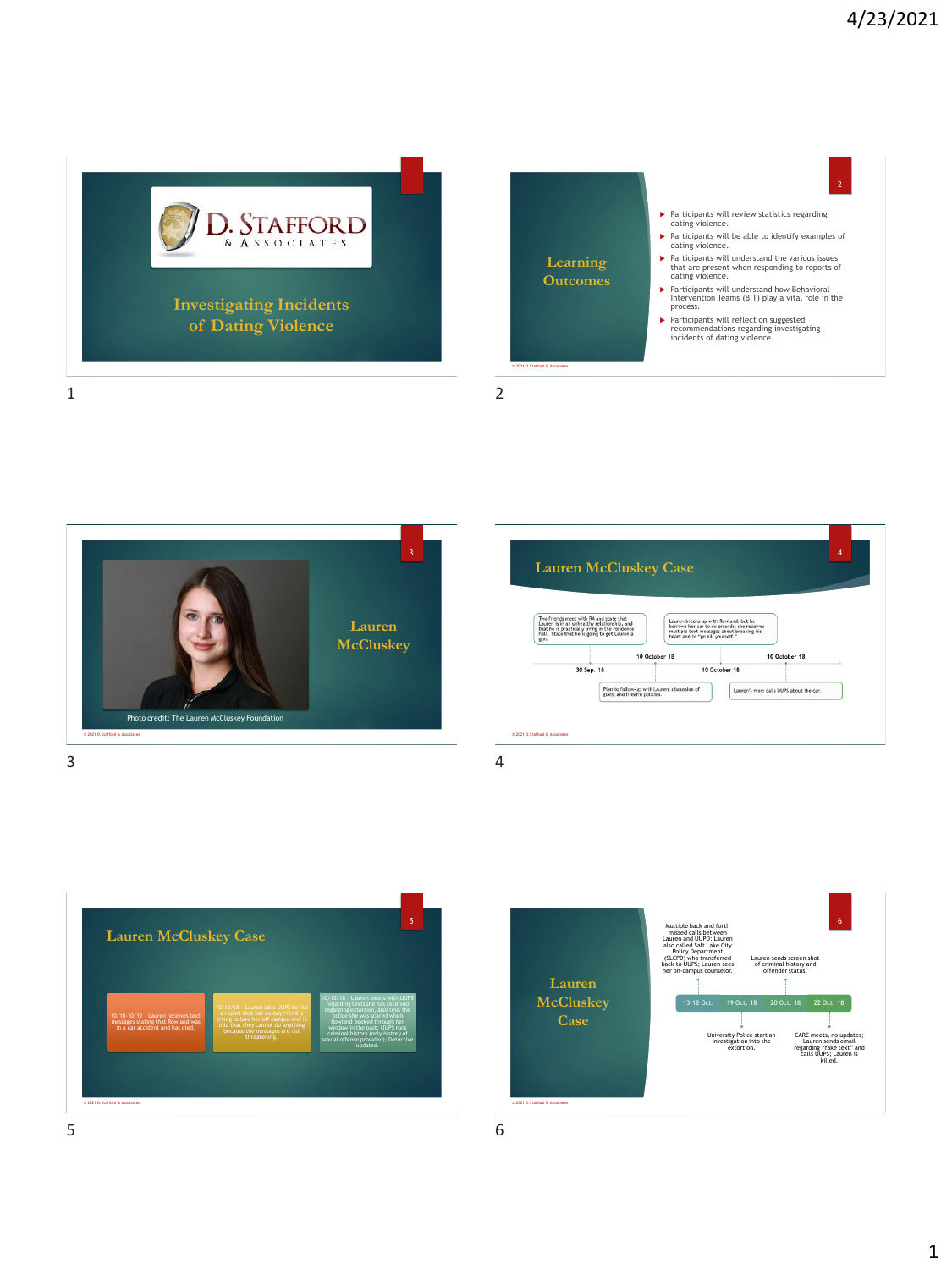











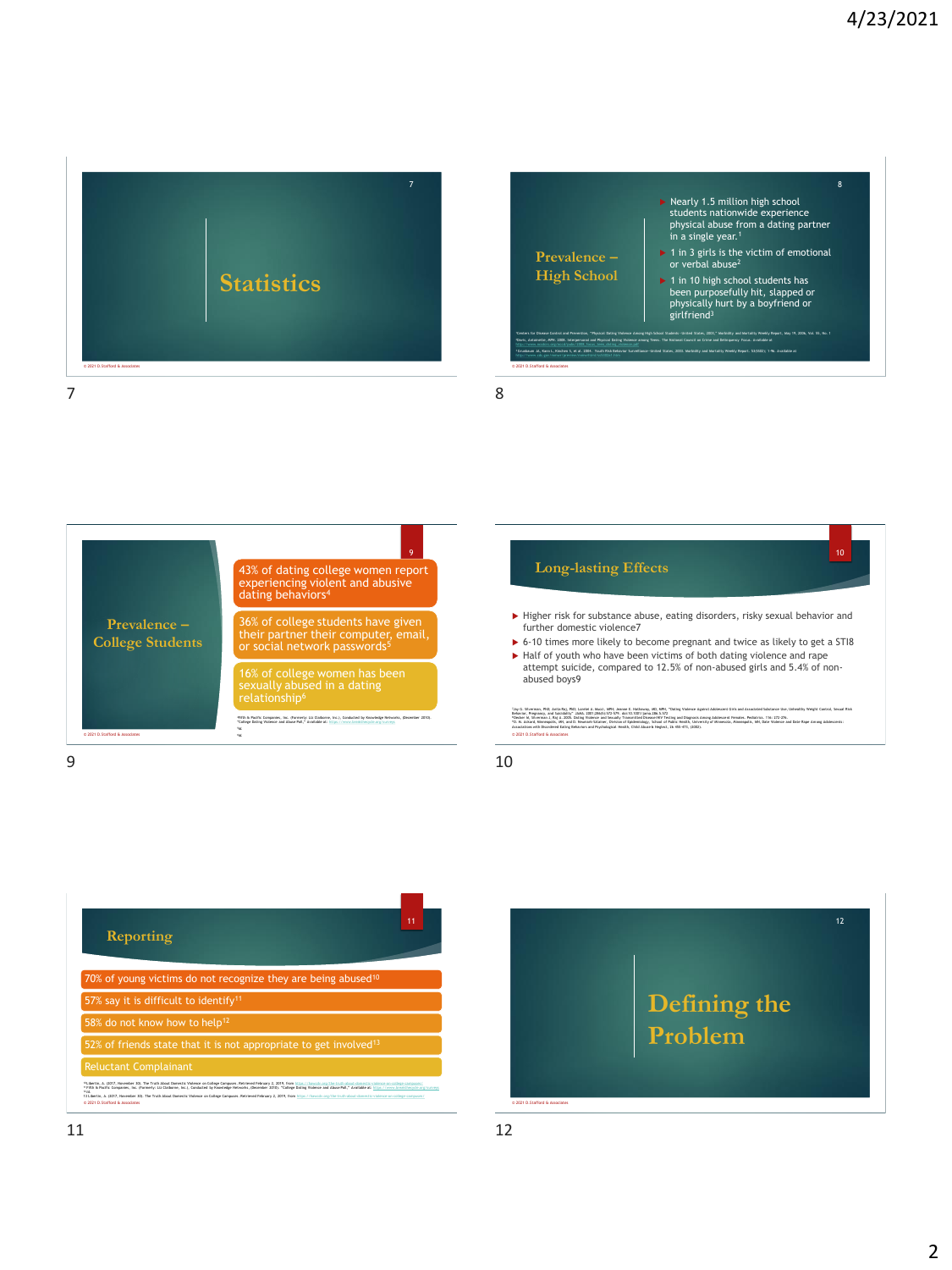













18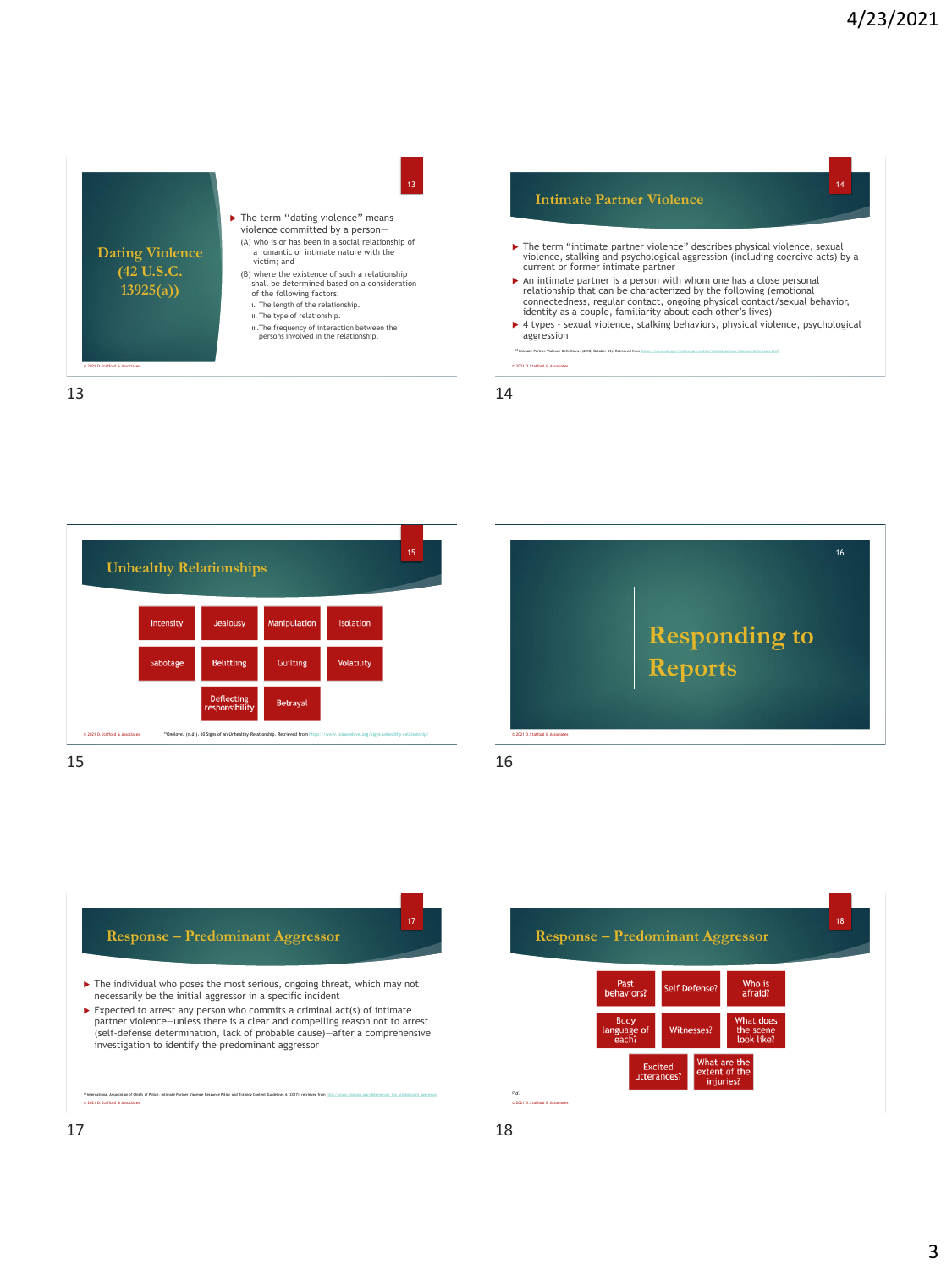## **Strangulation**   $\blacktriangleright$  Signs are subtle and hard to find  $\blacktriangleright$  Look around eyes, under eyelids, nose, behind ears, inside mouth, neck, shoulders, and upper chest Horse or raspy voice; loss of voice, pain/difficulty swallowing; coughing; nausea/vomiting; neck injury; difficulty breathing; mental change; light headedness; involuntary urination or defecation © 2021 D.Stafford & Associates <sup>18</sup>Strack, G. B. "She hit me, too" Identifying the Primary Aggressor: A Prosecutor's Perspective. Retrieved from [http://www.ncdsv.org/images/she\\_hit\\_me.pdf](http://www.ncdsv.org/images/she_hit_me.pdf) <sup>19</sup> **Response – Lethality Assessment Program (LAP)** ▶ 2 Components ▪ 11 Questions on the Lethality Screen • Connection to services Used by law enforcement, health care professionals, case workers, court personnel Almost half of femicide victims did not recognize risk of fatal violence prior to death  $\blacktriangleright$  Helps identify warning signs and available services <sup>9</sup>Lethality Assessment Program, How the LAP works. Retrieved from <u>https://lethalityassessmentprogram.org/about-lap/how-lap-works/</u><br>© 2021 D.Stafford & Associates 20 19 20